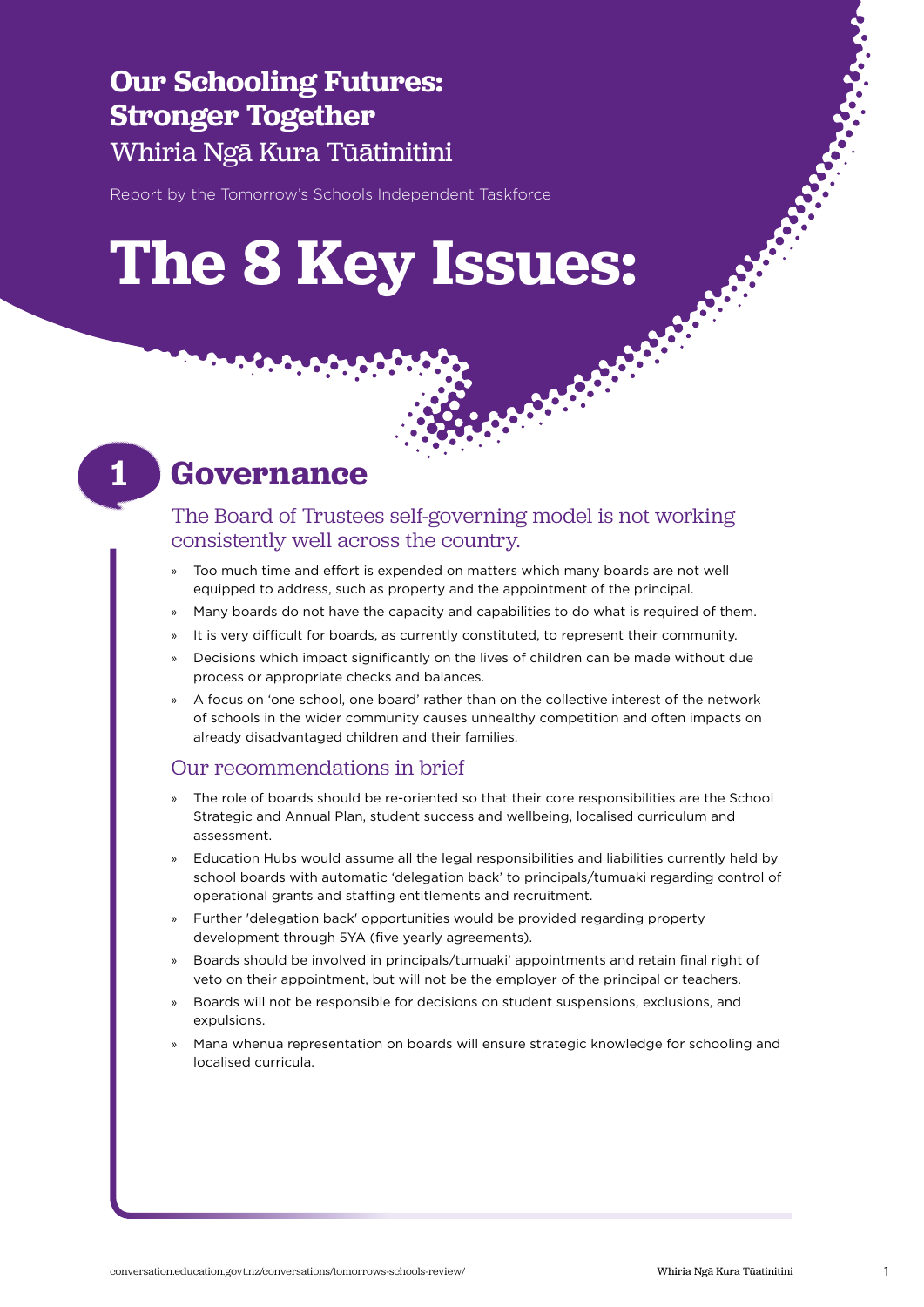

Education Hubs should be Crown entities. Education Hubs would replace current Ministry of Education regional offices. They would assume many of the 'business' governance responsibilities currently held by school boards, while also providing specialist educational support to build good teaching and learning for all their students.

Education Hubs should have a Ministerial appointed governance board with at least half of the positions filled by practising educators, and other positions from local iwi and community stakeholders.

Education Hubs will support schools individually, as well as collectively.

As part of the Crown's obligations to Te Tiriti o Waitangi, active consideration should be given to the establishment of a national Education Hub for Kaupapa Māori settings.

*Education Hubs should:* 

- » Partner with and monitor schools on a regular and collaborative basis to ensure they are supported, and any problems are identified and responded to early.
- » Provide and/or broker local curriculum, learning, assessment and pedagogy advisory and development services to teachers; and provide leadership advisers to support principals/ tumuaki.
- » Support teachers/kaiako and principals/tumuaki to share their effective practices for the benefit of all the schools in the network.
- » Assume all the legal responsibilities and liabilities currently held by school boards with automatic 'delegation back' to principals/tumuaki regarding control of operational grants and staffing entitlements/recruitment.
- » Provide further 'delegation back' opportunities regarding property development through 5YA.
- » Support Boards of Trustees.
- » Provide principals/tumuaki with ongoing employment, appoint them to schools on five year contracts, and ensure their performance management.
- » Take responsibility for learner support provision.
- » Ensure the network of schools in the area is properly managed and utilised, that enrolment schemes are fair, and that unhealthy school competition is mediated and reduced.
- » Provide parent and student advocacy and complaints services, and take responsibility for processes when students are suspended.
- » Systematically review progress and decide goals for the Education Hub network in ways that involve school leaders, teachers, Boards of Trustees, and community stakeholders.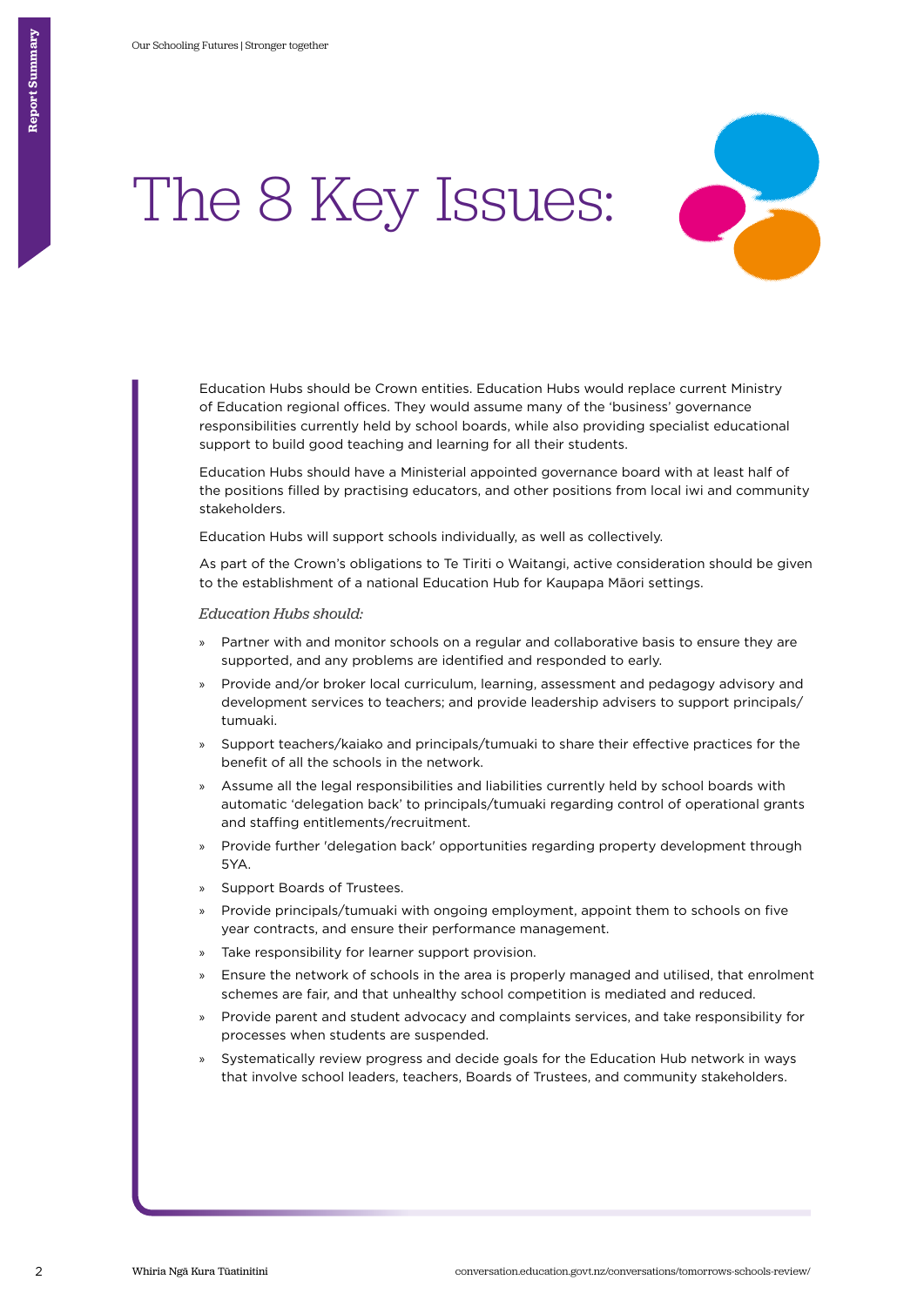## **Schooling Provision**

The nature, type, provision, and accessibility of meaningful schooling for all New Zealanders is inadequate, and characterised by:

- » Poor provision for Kaupapa Māori schooling
- » Inefficient management of the network of schooling in an area
- » Inconsistent transitions between schools
- » Underutilisation of The Correspondence School Te Aho o Te Kura Pounamu (Te Kura), including its digital resources, flexible learning infrastructure, and expertise with disengaged students.

### Our recommendations in brief

There is a need for a national school network strategy that prioritises:

- » The investigation of a dedicated pathway for Kaupapa Māori settings that would include planned capacity building to support the most proficient Māori language provision for teaching and learning.
- » Seamless student transitions between schools as they progress through the education system.
- » The phasing in of schooling provision that provides more stability and better transitions for students - for example, primary, middle school, senior college, or full primary, secondary school, or composite school.
- » The further development of full service schools and the more intensive use of school buildings and facilities both during and out of school hours.
- » Community-wide flexible curriculum assessment and timetabling offerings in schools, including enhanced digital infrastructure and provision.
- » An investigation and possible change in the role of Te Kura to more closely incorporate its learning expertise across the education system as a whole.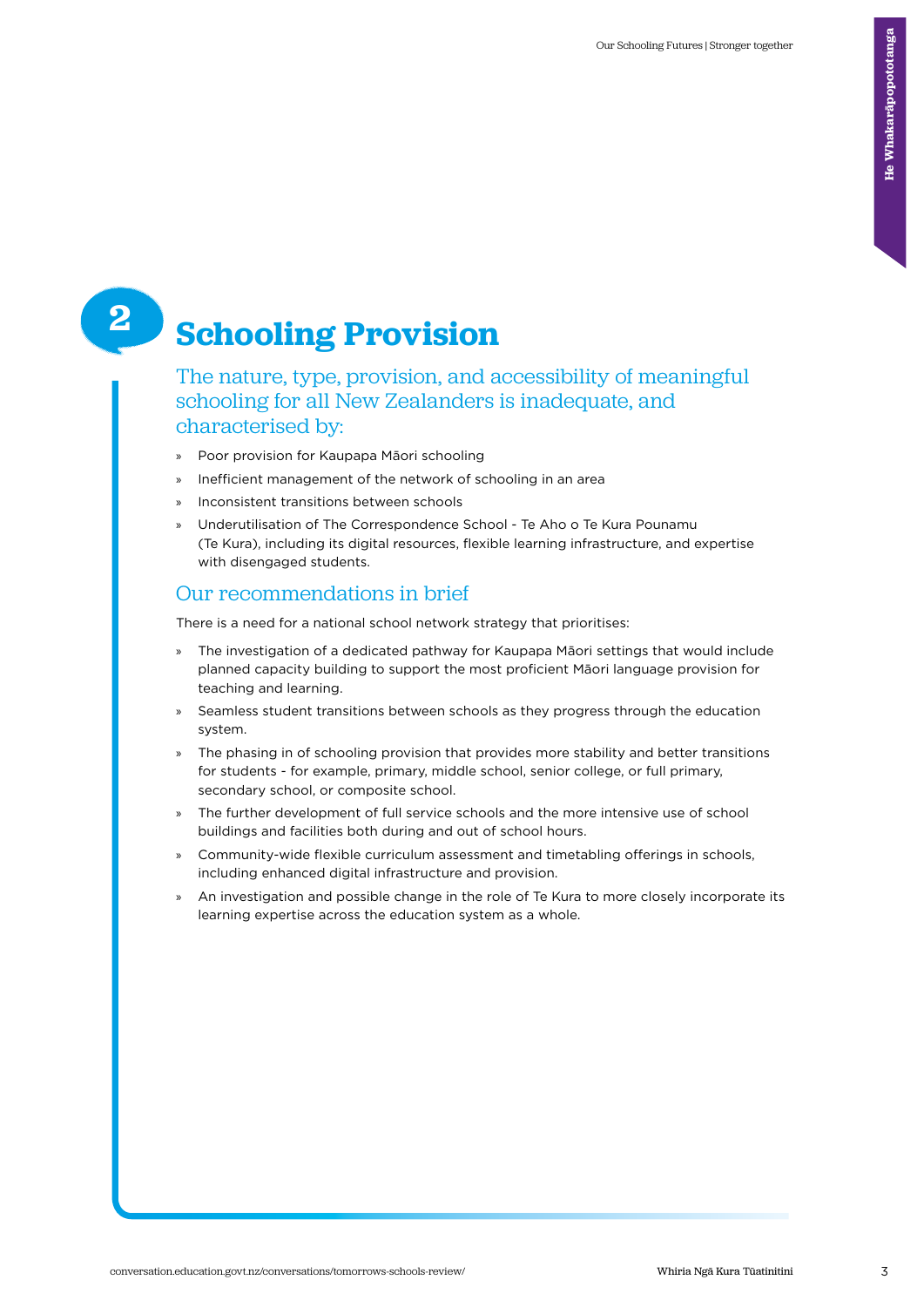# The 8 Key Issues:

## **Competition and Choice**

Unhealthy competition between schools has significantly increased as a result of the self-governing school model. It has also impacted on the ability of some students and whānau to exercise choice.

- Schools have been encouraged to compete for students rather than collaborate.
- » This has impacted particularly on many Māori, Pacific, and other disadvantaged students' communities, and increased ethnic and socio economic segregation.
- » Decile ratings have been misused as a proxy for school quality.
- Some schools have unfairly and sometimes illegally prevented local students enrolling.
- » Current school funding and staffing formulae and principal remuneration incentivise competition for students.

#### Our recommendations in brief

We need to ensure that:

- » All enrolment schemes are fair and equitable with the Education Hub having final decision making rights.
- » Limits are placed on schools recruiting out of zone students.
- Limits are placed on the donations schools may request.
- » Schools which enrol international fee-paying students provide for them independently of government funding.
- » Students with learning support needs have the same access to schools as other students.
- School provision, including opening and closure decisions are made based on community needs and equity considerations.
- State-integrated schools are treated in the same way as state schools with regard to the operation of transport subsidies and enrolment schemes.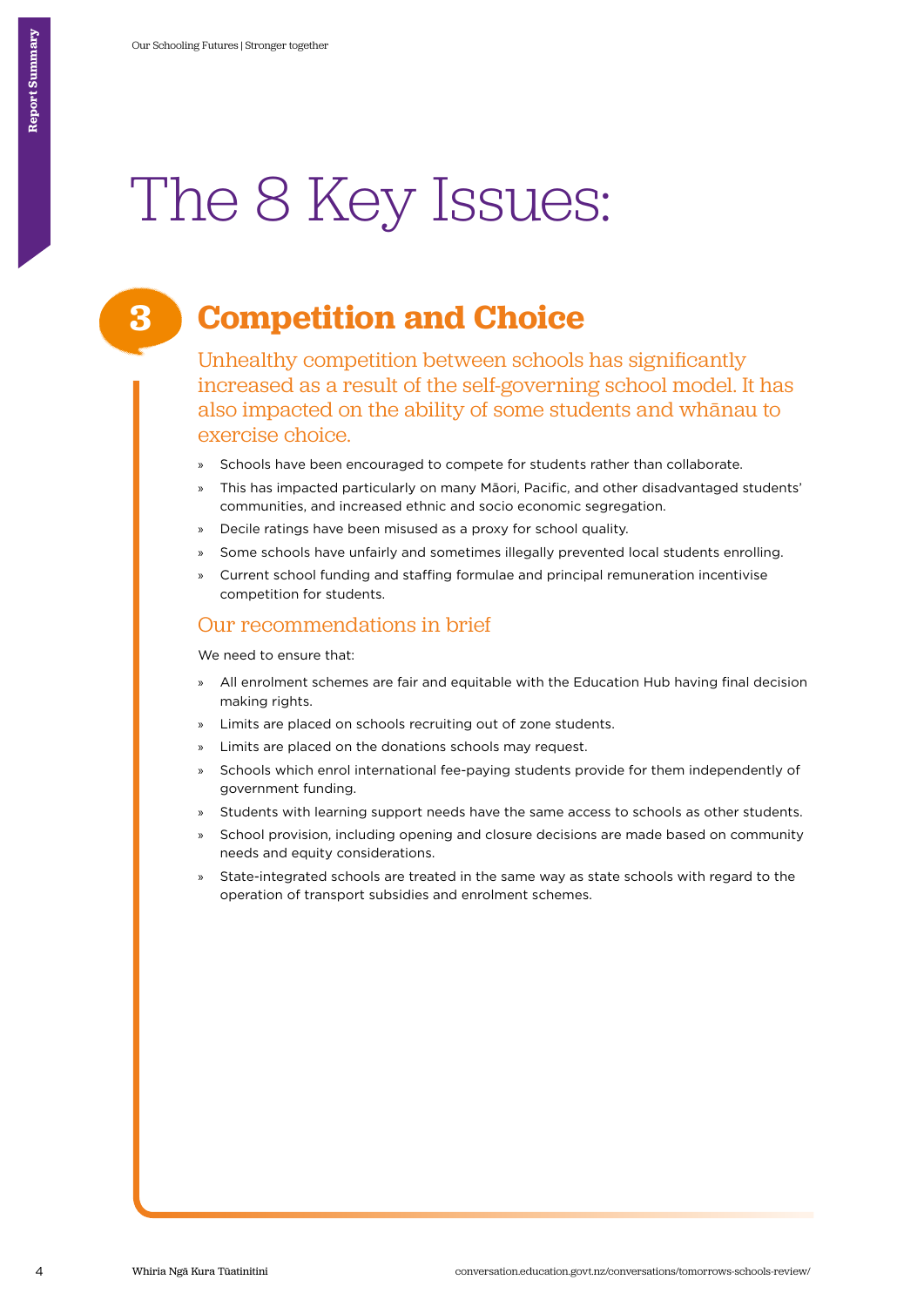## **Disability and Learning Support**

Students with learning support requirements should have the same access to schooling as other students and it is clear that currently they do not.

- » There are problems with students and parents being made to feel unwelcome when seeking enrolment in some schools, and once enrolled.
- » Support available for some of these students is highly fragmented or almost non-existent.
- Support takes a long time to arrive.

#### Our recommendations in brief

The Ministry of Education's new Learning Support delivery model and the draft Disability and Learning Support Action Plan will hopefully provide much needed coherence and increased funding and accessibility for these students and their parents. In addition, we need to ensure that:

- » The Ministry of Education continues to lead national strategy and policy work as well as ensuring that national priorities are regularly reviewed.
- » The Teaching Council works with Initial Teacher Education (ITE) providers to ensure better preparation of teachers/kaiako regarding learning needs and inclusion.
- » Every school has a learning support coordinator.
- » The Education Hubs employ specialist staff, Resource Teachers of Learning and Behaviour (RTLBs) and some teacher aides and coordinate work with local health and other agencies.
- » The Education Hubs would apply to national funding pools to reduce the burden on parents and schools.
- » Effective practices, innovations and localised responses are shared across Education Hubs and the Ministry of Education.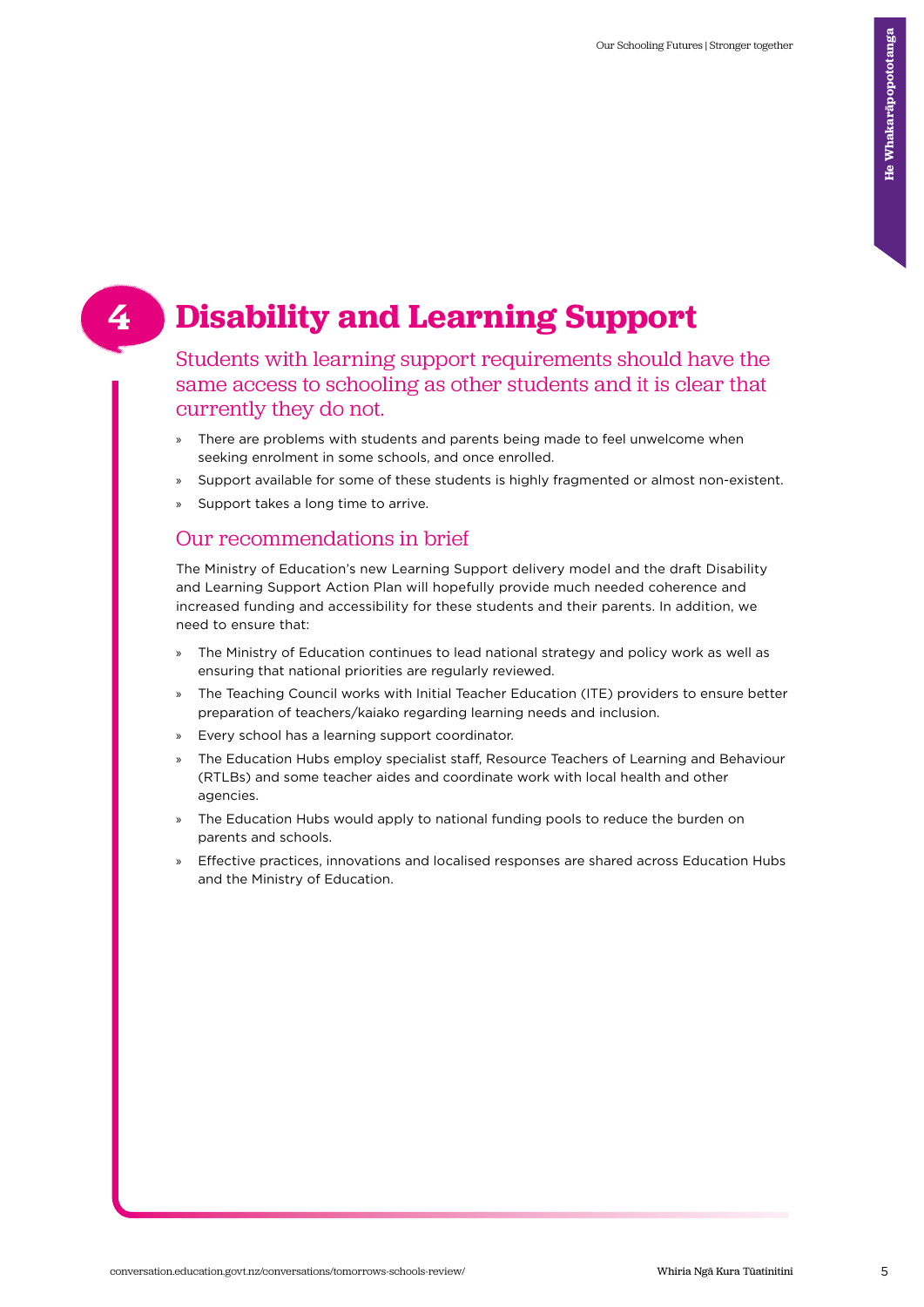## The 8 Key Issues:

## **Teaching**

**5**

The quality of teaching is the major 'in school' influence on student success but our teacher workforce strategies lack the necessary support, coherence and coordination.

- The process of recruiting, preparing, and supporting new teachers/kaiako as they begin their careers lacks any obvious national strategy.
- » Mechanisms to provide professional support to teachers/kaiako through their careers including advice and PLD are fragmented and limited.
- » The Teaching Council mandated model of teacher appraisal as professional development, while working well in some schools, has created a compliance 'tick the box' culture in others.
- » While the current Kāhui Ako model of school collaboration is beginning to show evidence of success in some places, it is too inflexible and can restrict local innovation.
- » There are not enough incentives and mechanisms through which teachers/kaiako can collaborate or develop meaningful career pathways.
- » The status and the roles of paraprofessionals in schools are limited and represent a significant lost opportunity for national schooling workforce development.

#### Our recommendations in brief

It is important to ensure:

- » We recruit a diversity of teachers/kaiako which matches the diversity of students as closely as possible.
- » Development of more flexible initial teacher education pathways to registered teacher status.
- » Guaranteed employment for newly trained teachers.
- » Viable pathways for the development and enhanced status of paraprofessionals.
- » Provision of proven national professional learning and development (PLD) programmes and local advisory services working with the Ministry of Education Curriculum, Learning, Assessment and Pedagogy Unit to support the work of teachers/kaiako.
- » Options for secondment between schools and Education Hubs and the Ministry of Education and Teaching Council.
- » More flexible guidelines for the Kāhui Ako approach.
- » More flexible guidelines for teacher appraisal.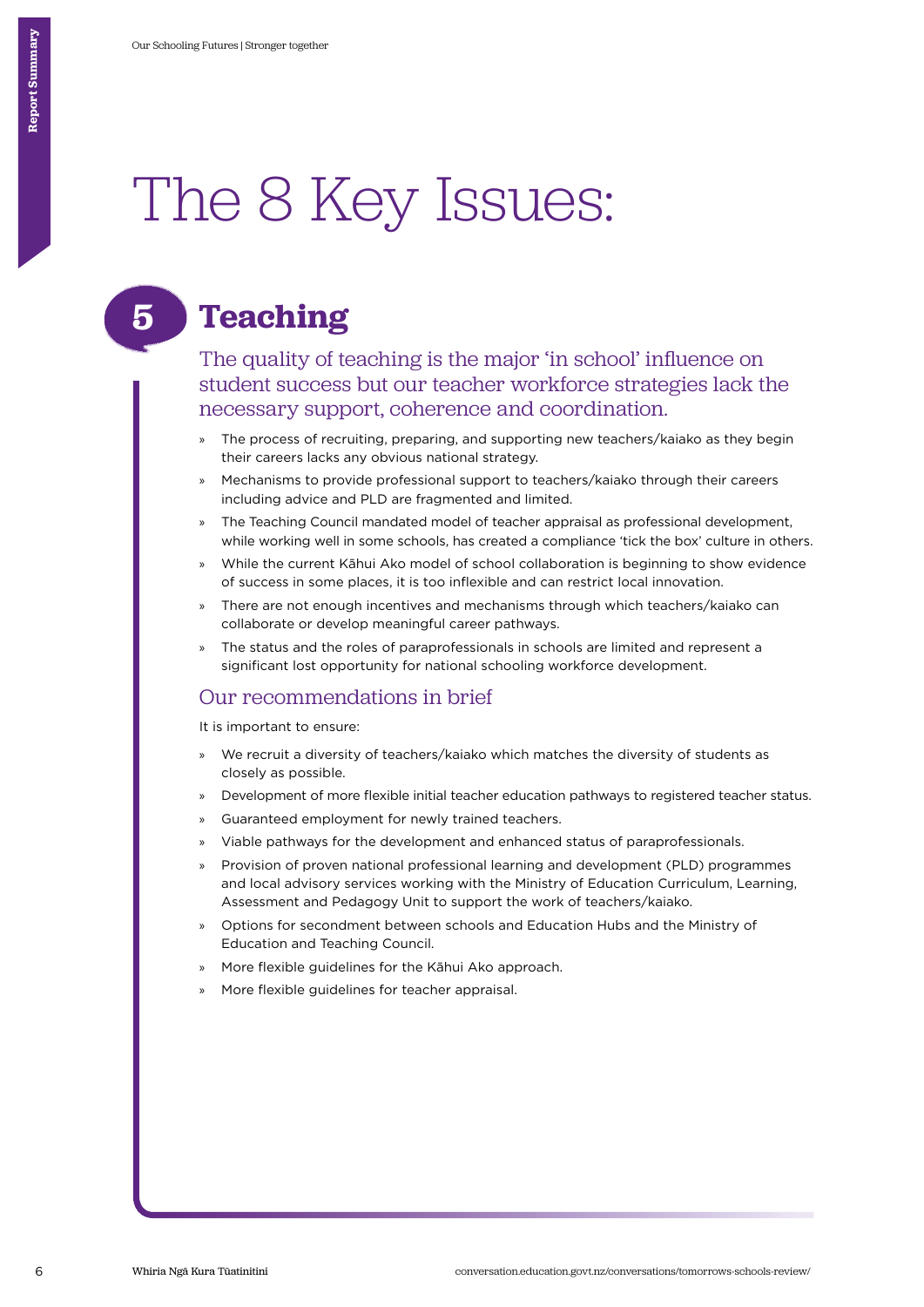## **School Leadership 6**

Leadership is central to school improvement and yet we have few formal and planned structures to develop and sustain school leaders. In this section we concentrate on the role of the principal/ tumuaki because of its vital importance in schooling success.

- » The role of principals/tumuaki is extremely demanding, and principals/tumuaki can find themselves spending too much time and energy on matters not directly related to the core business of teaching and learning.
- » There are no established mechanisms to identify leaders early and encourage/support them into leadership roles.
- » Principal appointment and performance management processes are not always robust, or even credible, because boards do not always have the capability or capacity to carry out such a task.
- » Ensuring good quality people apply for principal positions remains a key issue, particularly in rural areas and lower decile schools.
- » There are few established mechanisms for principals/tumuaki to access leadership related PLD.
- » There are few opportunities for principals/tumuaki to move into leadership positions outside and across schools and for them to see this as a next professional step in their career.

#### Our recommendations in brief

The Teaching Council's Leadership Strategy and Leadership Capabilities Framework provide a sound basis for developing and improving effective leadership. In addition, we need to ensure:

- » Establishment of a dedicated Leadership Centre within the Teaching Council that will champion a coherent, research based approach to developing leadership capabilities at all levels of the system and establish guidelines for eligibility to apply for principal/tumuaki positions
- » Appointment of leadership advisers in Education Hubs to work closely with principals/ tumuaki. They will also:
	- › Identify leadership potential and create diverse talent pools.
	- › Work with Boards to appoint principals/tumuaki.
	- › Ensure that schools in challenging circumstances get leaders with recent proven leadership experience.
	- › Provide connected processes for the induction and ongoing mentoring of newly appointed principals/tumuaki.
	- Provide ongoing regular support and professional learning and development for all principals/tumuaki.
	- Ensure that effective principals/tumuaki contribute to leadership support and growth across the Education Hub.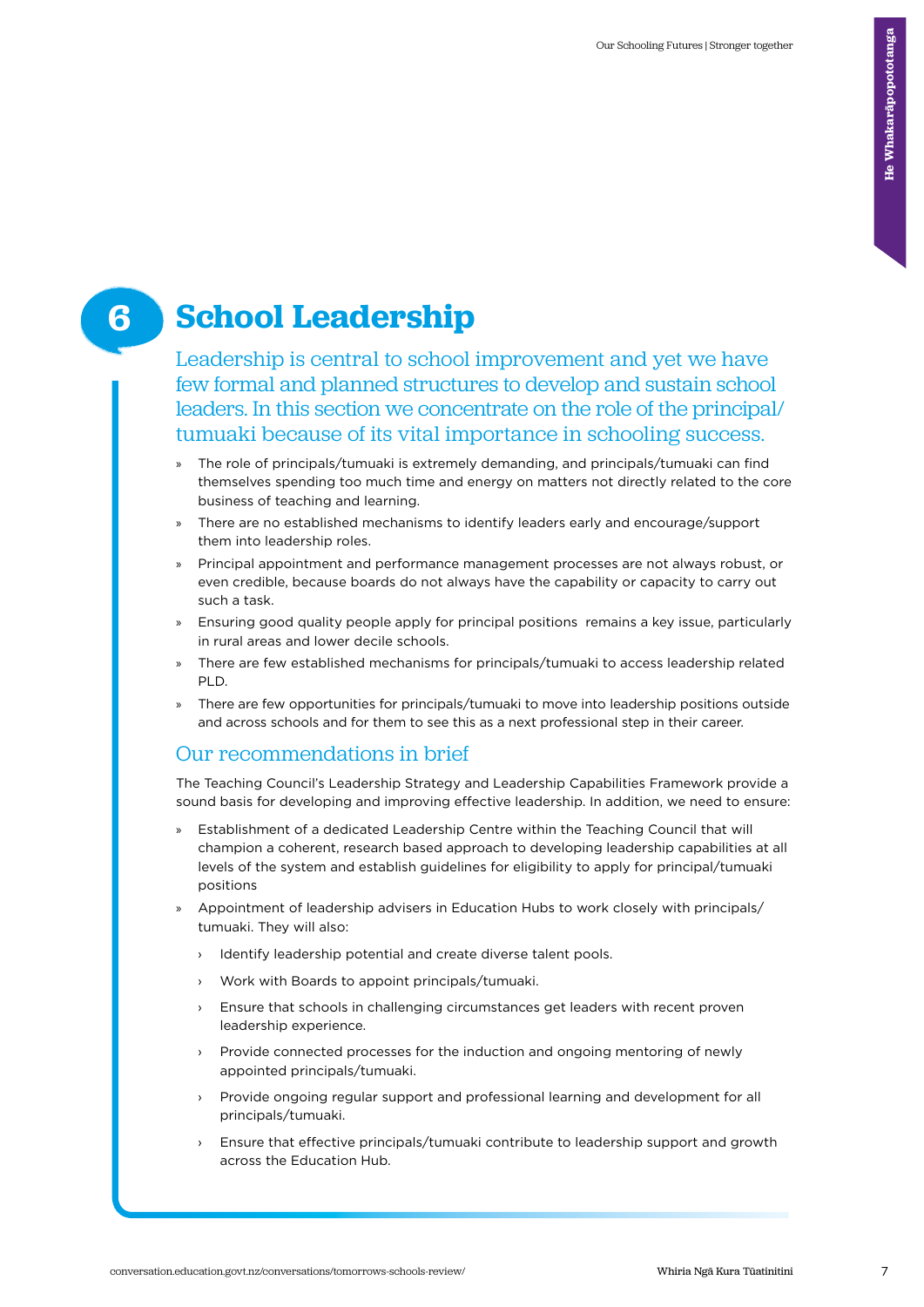# The 8 Key Issues:

## **School Resourcing**

The overall resourcing for the compulsory schooling sector is currently inadequate to meet the needs of many learners/ ākonga and those who work in it.

- » Our current decile–based equity funding to schools is too imprecise and not fit for purpose.
- » The amount of equity funding that is delivered to New Zealand schools is approximately half that of comparable OECD countries.
- » Primary schools receive about half the management staffing that secondary schools receive.
- » The current funding formula disadvantages small schools.

#### Our recommendations in brief

We need to ensure that:

- » The proposed equity index is implemented as soon as possible and prioritised for the most disadvantaged schools.
- » Equity resourcing is increased to a minimum of 6% of total resourcing and applied across operational, staffing and property formulas.
- » Management and staffing entitlements are reviewed to ensure they are fit for purpose.
- » Best practice in the use of equity funding by schools is shared across Education Hubs.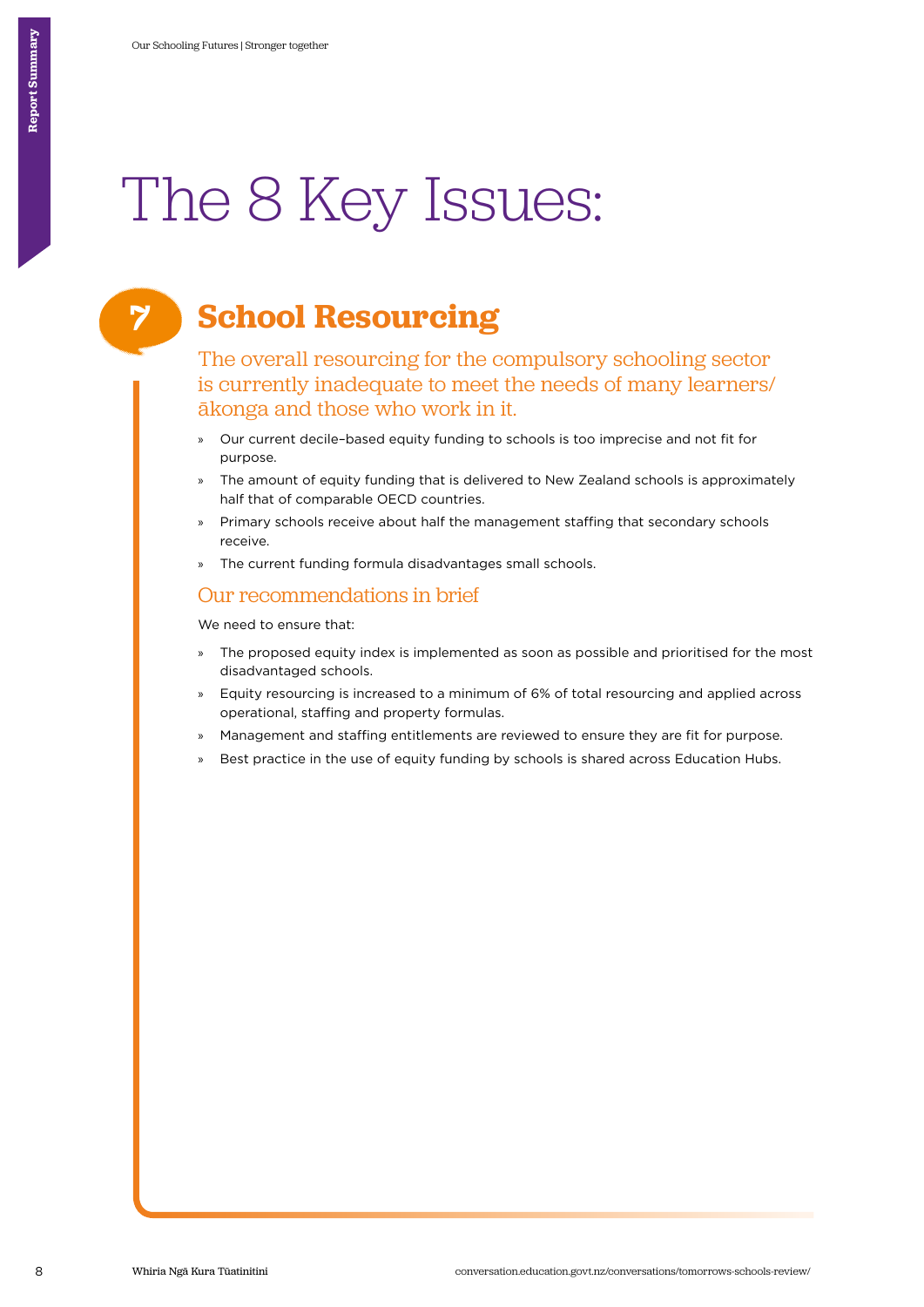## **Central Education Agencies**

#### A number of significant structural issues and policy settings make it difficult for the agencies to be as effective as they might be.

- » Political imperatives too often take short term priority over the long term best interests of children.
- » Because schools are self-governing, agencies have lost the capacity and capability to deeply influence schools in their core business of teaching and learning.
- The agencies have not been adequately funded for what they have been asked to do.
- » The agencies are not able to be sufficiently responsive to the overall potential and/or needs of schools.
- » Current methods of evaluating schools and the schooling system are inadequate and may lead to negative unintended consequences.
- » There are overlaps in function across different agencies.

#### Our recommendations in brief

In order to achieve both the cultural and the structural transformation we are seeking, it is vital to ensure:

- » Significant reconceptualisation and reconfiguration of the system stewardship function of the Ministry of Education. The reconfigured Ministry would monitor and work closely with Education Hubs and have a strong national leadership role in curriculum, learning, assessment (including NCEA assessment) and pedagogy, as well as advisory services for teachers, educational research, policy development, and data analysis for system improvement.
- » The creation of a new independent Education Evaluation Office reporting directly to Parliament which:
	- › Reports regularly on the performance of the education system.
	- › Evaluates the performance of the Ministry of Education and Education Hubs.
	- › Is responsible for all quality assurance functions currently carried out by NZQA.
- » The Teaching Council should include a new Leadership Centre to operationalise the Leadership Strategy and Capabilities Framework.
- » The disestablishment of the Education Review Office (ERO) and New Zealand Qualifications Authority (NZQA).